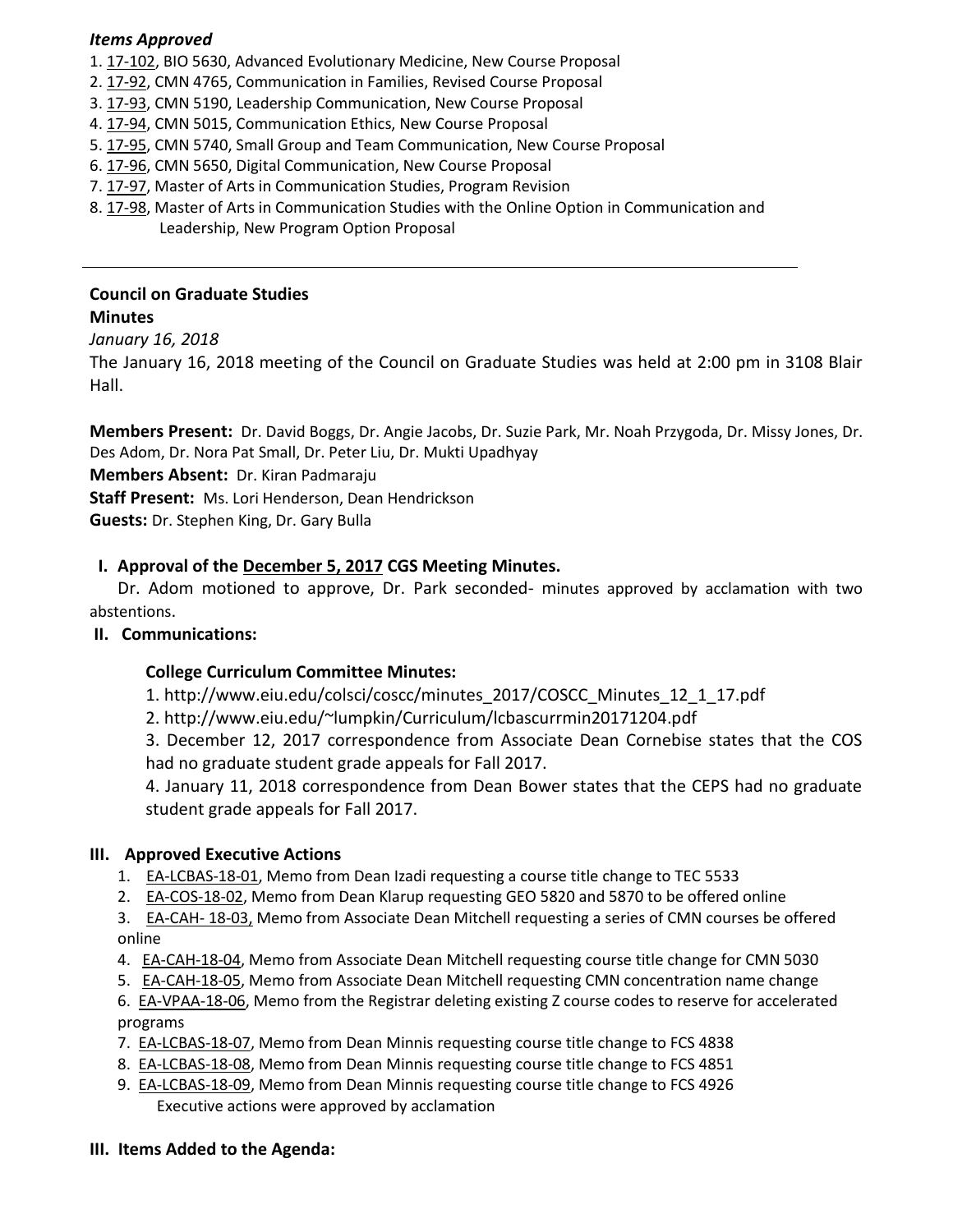*CGS Minutes 1/16/18* 

- 1. [18-01](http://castle.eiu.edu/eiucgs/currentagendaitems/agenda18-01.pdf), PHY 4855, Quantum Mechanics, New Course Proposal
- 2. [18-02](http://castle.eiu.edu/eiucgs/currentagendaitems/agenda18-02.pdf), PHY 4865, Advanced Quantum Mechanics, New Course Proposal
- 3. [18-03](http://castle.eiu.edu/eiucgs/currentagendaitems/agenda18-03.pdf), Master of Science in Family and Consumer Sciences, New Online Program Option
- 4. [18-04,](http://castle.eiu.edu/eiucgs/currentagendaitems/agenda18-04.pdf) Master of Science in Family and Consumer Sciences, Program Revision
- 5. [18-05,](http://castle.eiu.edu/eiucgs/currentagendaitems/agenda18-05.pdf) FCS 5980, Internship, Revised Course Proposal
- 6. [18-06,](http://castle.eiu.edu/eiucgs/currentagendaitems/agenda18-06.pdf) FCS 5990, Independent Study, Revised Course Proposal
- 7. [18-07,](http://castle.eiu.edu/eiucgs/currentagendaitems/agenda18-07.pdf) Dual Degree- MBA and MS in Health Promotion and Leadership, New Program Proposal
- 8. [18-08](http://castle.eiu.edu/eiucgs/currentagendaitems/agenda18-08.pdf), Request to waive graduate faculty associate limitations for Samantha Osborne

### **IV. Items Acted Upon**

1. [17-102,](http://castle.eiu.edu/eiucgs/currentagendaitems/agenda17-102.pdf) BIO 5630, Advanced Evolutionary Medicine, New Course Proposal

 Dr. Bulla presented the course. Dr. Small motioned to approve the course, Dr. Jacobs seconded, motion was approved unanimously.

2. [17-92](http://castle.eiu.edu/eiucgs/currentagendaitems/agenda17-92.pdf), CMN 4765, Communication in Families, Revised Course Proposal

 Dr. Jacobs presented the course. Dr. Adom motioned to approve the course, Dr. Upadhyay seconded, motion was approved unanimously.

3. [17-93,](http://castle.eiu.edu/eiucgs/currentagendaitems/agenda17-93.pdf) CMN 5190, Leadership Communication, New Course Proposal

- 4. [17-94,](http://castle.eiu.edu/eiucgs/currentagendaitems/agenda17-94.pdf) CMN 5015, Communication Ethics, New Course Proposal
- 5. [17-95,](http://castle.eiu.edu/eiucgs/currentagendaitems/agenda17-95.pdf) CMN 5740, Small Group and Team Communication, New Course Proposal
- 6. [17-96,](http://castle.eiu.edu/eiucgs/currentagendaitems/agenda17-96.pdf) CMN 5650, Digital Communication, New Course Proposal

 Dr. Jacobs presented the four new course proposals, council asked that committee approval dates be added. Dr. Small motioned to approve, Dr. Liu seconded, all four new course proposals passed unanimously. 7. [17-97,](http://castle.eiu.edu/eiucgs/currentagendaitems/agenda17-97.pdf) Master of Arts in Communication Studies, Program Revision

 Dr. Jacobs presented program revisions. Dr. Upadhyay motioned to approve, Dr. Small seconded, motion approved unanimously.

8. [17-98,](http://castle.eiu.edu/eiucgs/currentagendaitems/agenda17-98.pdf) Master of Arts in Communication Studies with the Online Option in Communication and Leadership, New Program Option Proposal

 Dr. Jacobs presented. Dr. Adom motioned to approve, Dr. Jones seconded, motion approved unanimously.

# **V**. **Items Pending:**

# **VI. Other Items:**

# **VII. Committee Reports:**

- Library Advisory Board- Nora Pat Small- will mt tomorrow, grad student seat on board will be filled and new policy for naming grad student to be examined, asking for feedback on library closures
- Academic Technology Advisory Committee- David Boggs- proposal for upgrading auditoriums and classrooms being discussed; no limit on Kaltura space but limits on D2L, so faculty being encouraged to use Kaltura; Tom Grissom discussed underutilization of Office 365; subcommittees formed
- Graduate Student Advisory Council- Lori Henderson- Student dean and GSAC president to present during President's Report at Jan 26 BOT meeting.
- **EXP** Committee for the Assessment of Student Learning-Nichole Mulvey- no report
- **Enrollment Management Advisory Committee- no report**
- Honorary Degree- Peter Liu- questions about who will coordinate now that Karla Watson is gone, Dean H. will inquire